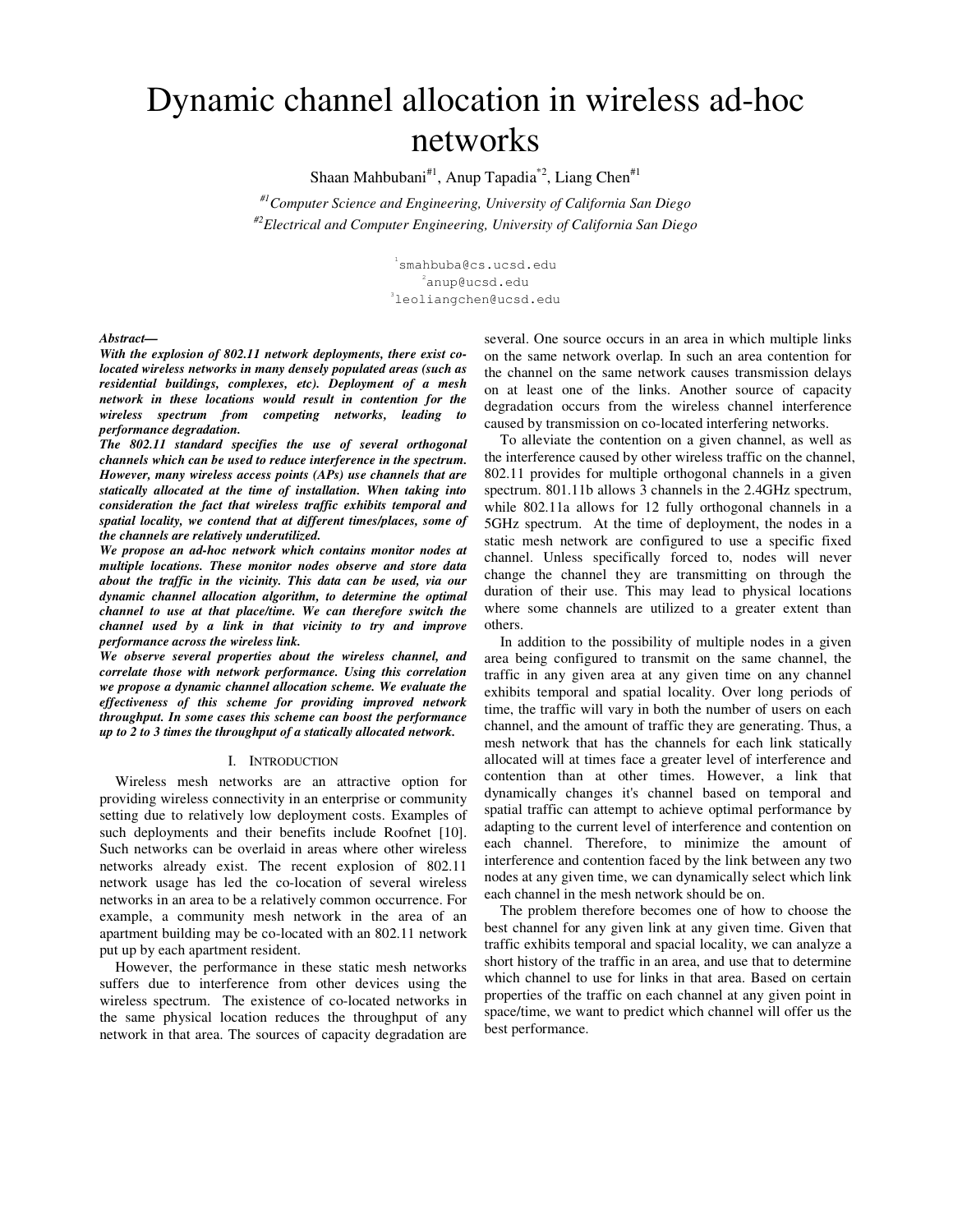To know how to pick the best channel, we must first perform some experiments which correlate properties of the packets on the wireless channel. Hopefully there is some set of factors pertaining to the traffic on a channel which will able us to predict the performance of a transmission on that channel. This prediction can then be used to rank the channels available, and allow us to pick the best channel.

Once we have decided how to pick the best channel, we can then build an experiment that contrasts the performance achieved on a dynamically chosen channel against the performance achieved on a statically allocated channel. One important consideration that needs to be taken into account is the overhead and frequency of switching the channel. Our assumptions and goals can thus be summarized as follows.

#### Assumptions:

- Traffic characteristics on a channel vary over time.
- These characteristics exhibit some level of short term temporal and spatial locality.
- Some of these characteristics, given their variation and temporal/spatial locality, can be correlated with the obtainable performance on that channel.
- We can therefore measure these characteristics and rank a set of channels based on the performance we can achieve on each.

#### Goals:

- Determine which properties pertaining to the traffic on a channel are correlated with achievable performance on that channel.
- Implement a mechanism for choosing the channel of a link dynamically based on the appropriate channel characteristics.
- Evaluate the performance gains obtainable by deploying the dynamic channel allocation algorithm.

To achieve these goals, we propose, implement, and evaluate a wireless ad-hoc network with dynamically allocated channels. To sense and evaluate the current channel conditions, our network includes channel sensor nodes. The channel detection sensors monitor and record the traffic on each channel. Using this network, we can first perform some experiments to determine the best set of properties about each channel to be able to rank all available channels in terms of achievable performance. We can then build a channel allocation engine that will, according to the appropriate set of properties about the current channel utilization, choose and dynamically assign the best channel for the links in our wireless mesh network. We can then evaluate the performance gains offered by this allocation engine.

## II. RELATED WORK

The capacity of a wireless network is affected by the interference on the channel. The interference comes from contention on the channel from other wireless nodes, and the background noise in the environment. As noted in [1], one of

the key factors restricting capacity in wireless networks is the need for all nodes in the domain to share the channel they are using with nodes in their local neighborhood.

Studies [2] have shown that links that use the same channel as neighboring links introduce interference, reducing total path throughput. This study also shows that using multiple radios can improve the end to end throughput in some cases. Routing metrics like ETX [5] have demonstrated that hop count is not the only metric which should be considered to build routing decisions. This leads to an exploration of whether dynamic channel selection can improve network throughput.

Jangeun Jun and et al. [6] investigated the capacity of a wireless mesh network on a single channel by studying the traffic collision domain, defined with respect to the geographical area of the network. Their results showed that the throughput of each node decrease as  $O(1/n)$ , where n is the total number of nodes in the network.

Richard Draves and et al. [9] refined a routing metric in multi-radio multi-hop wireless mesh networks. The multiradio multi-hop wireless mesh networks allow us to select the optimal path by taking into consideration the diverse channel and path length. The idea of their paper is to find a highthroughput path between a source and a destination by a path metric, which depends on the loss rate and bandwidth of paths. They proposed a link metric, Expected Transmission Time (ETT), to evaluate the loss rate and the bandwidth of the link.

The individual link weights are combined into a path metric called Weighted Cumulative ETT(WCETT), which explicitly accounts for the interference among links that use the same channel. The WCETT metric is incorporated into the source routing protocol, so that the optimized route can be selected, resulting in improved throughput.

Roofnet[10] focuses on the unplanned wireless mesh network. The unplanned mesh network is easy to deploy, but may suffer from performance degradation. The roofnet may have multiple gateways to provide external access, but may lack connectivity to an isolated node island. The paper shows that Roofnet works well with a route selection algorithm that that considers loss rate and bandwidth, such as ETT.

To improve the capacity of wireless mesh networks, some work has been done in the area of community based multiradio multi-channel wireless mesh networks. The researchers focus on how to improve the throughput with channel and route selection. A. Raniwala and et al.[3] addresses two issues in a multi-channel wireless mesh network. These issues include how to assign a channel in the mesh network in order to avoid intra-network interference from each link, and how packets should be routed through a multi-channel wireless mesh network. To optimize the throughput of their mesh network, the paper adopted the channels according to its traffic load and network topology.

K.N. Ramachandran et al. [4] proposed the multi-radio mesh AP. Each mesh AP has one radio to capture packets on each supported channel for a small duration. One radio always stays on the default channel, and one radio adapts to the optimal channel for the performance improvement. The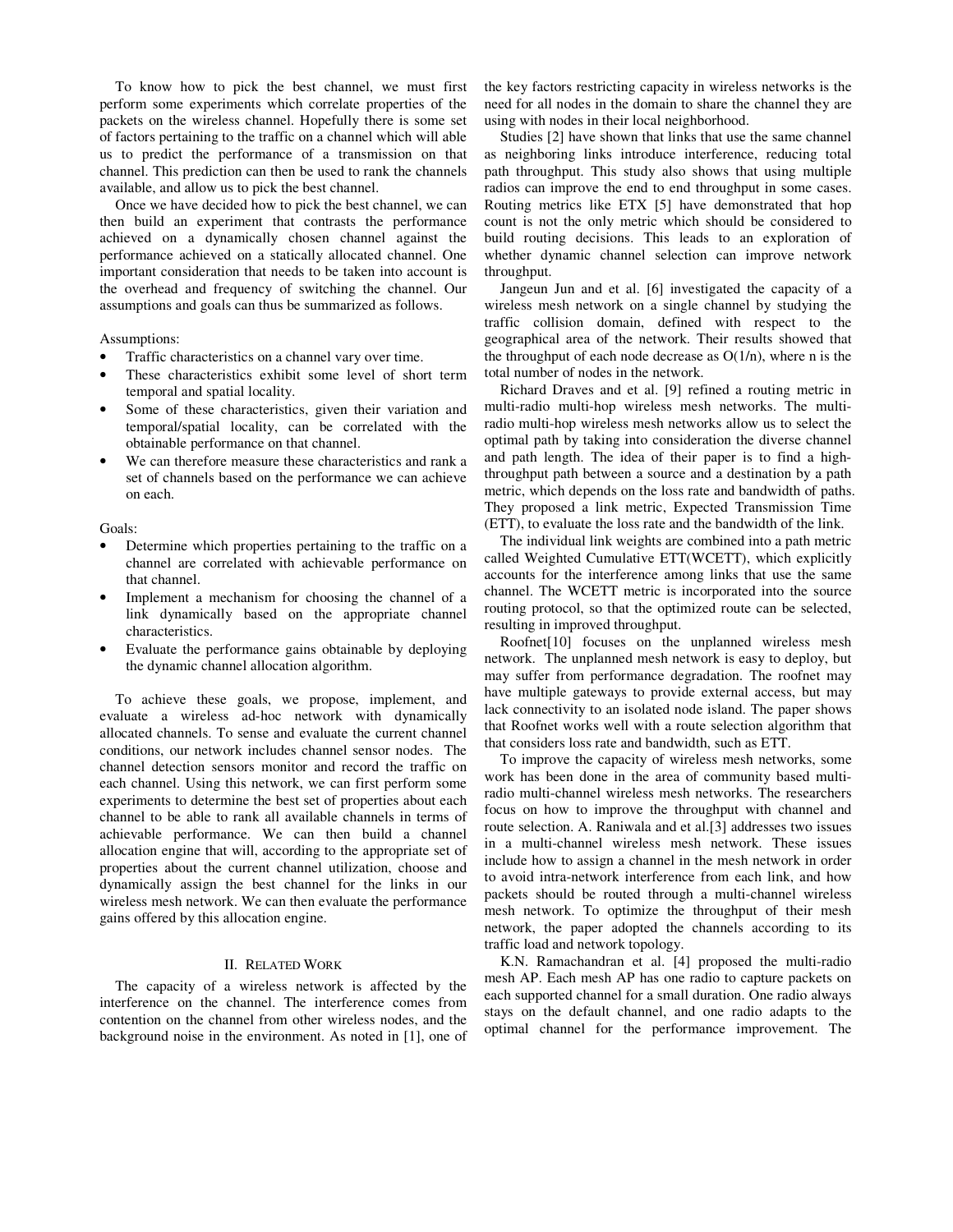channel allocation algorithm depends on two separate channel rankings: one is the ranking of interfering radios and the other is the channel utilization. A channel assignment server uses the information from the mesh APs to optimize the channel assignment as well as the routing configuration, thereby optimizes the throughput of the mesh network.

Compared to the work of [4], we combine the monitor radio of each mesh AP into the Cognet database provided by Cailt2, which provides detailed channel information of each mesh AP. Since we have more knowledge on the interference of each channel, we expect to achieve a better channel assignment algorithm to fully utilize the multi-radio mesh network capacity.

#### III. IMPLEMENTATION

# *A. CogNet Testbed*

We decided to use the CogNet testbed at Calit2 for our experiments. This testbed consists of several monitoring nodes spread around the building. These nodes collect data on 802.11 b/g channels. The nodes sample each 802.11 b/g channel for about 1 second in a round robin scheme. This data is updated to a database which can then be queried.



Figure 1: Flowchart of the operation of the CogNet Testbed. Components are grouped by color.

Figure 1 shows a high level flow of the way this system works. The CogNet nodes run a stripped down version of the Linux 2.6 kernel with madwifi driver on an AMD geode board. These nodes have an Atheros chipset wireless card which is configured to run in monitor mode. This enables the node to capture all the traffic from any node in the vicinity on the tuned channel. These nodes shift frequencies and sample all the 802.11 b/g channels under the direction of a shell script. Tcpdump captures all the packets into a file and this file is uploaded to the Cognet Controller every 1 minute via the wired network. The CogNet controller uses our modified version of tcpdump to parse these packets and insert data from the packet headers into the CogNet repository in a MySQL database.



Figure 2: Ad-hoc network setup with CogNet

#### *B. Ad-Hoc setup*

For our experiments we decided to add two new CogNet nodes to the testbed which had the Atheros card configured in monitor mode. We added another Prism 2.5 802.11 b card for our throughput tests on this same node. This resulted in a single box which monitored as well as communicated over the wireless links. In order to avoid interference from our own traffic, the monitoring updates go over a wire instead of wireless. The Prism 2.5 cards were configured to run in adhoc mode with RTS-CTS switched off. Data ACK was turned on with a retry limit of 8. We changed the monitoring scripts to restrictively sample only channel numbers 1,6 and 11, for 1 second per channel. This meant that in a 60 second window, we get 20 seconds of sample data for each channel sampled; each channel was sample every 3rd second in this interval. These samples can be used to infer actual channel conditions and statistics. Figure 2 shows the ad-hoc setup we configured for all of our experiments. The channel controller is responsible for dynamic channel allocation based on statistical information queried from the CogNet database about the previous channel conditions.

#### *C. Channel Controller*

The channel controller has been implemented as a set of java classes that run on a linux machine. These software modules include a query engine, and a main driver that includes decision logic. Together, these modules can query the database in real time (if required), make a decision on which channel to assign to a particular link, initiate a change channel message to any node(s), and fire command line performance testing tools such as ping or iperf.

The query engine establishes a connection to the mysql database with a JDBC driver. The mysql database tables are indexed by epoch time to make executing queries within a specific time range very fast. This connection via JDBC is maintained throughout the duration of the experiment (as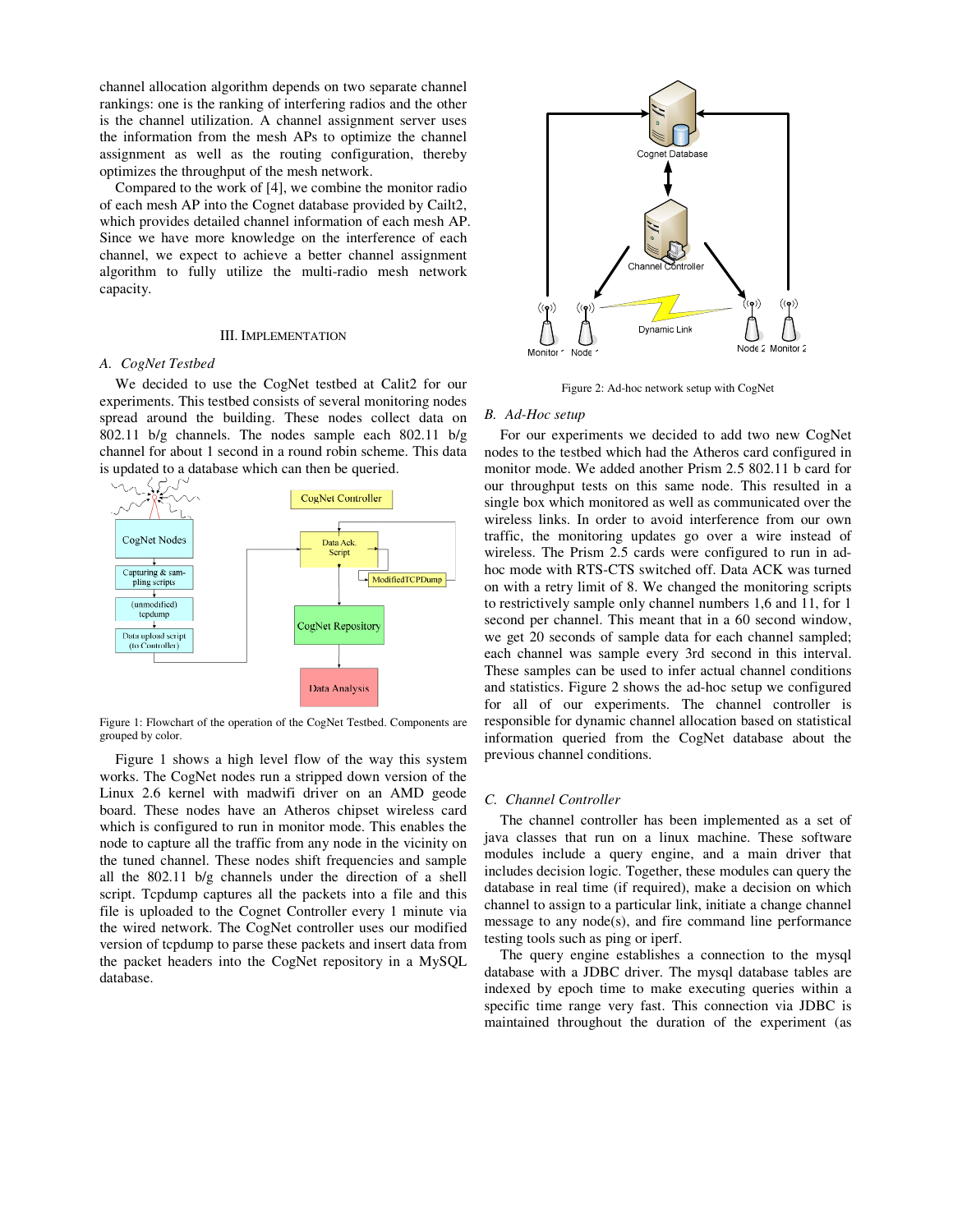opposed to setting up and tearing down the connection every time a query needs to be run) to allow fast query execution.

Queries are only executed for our dynamic channel allocation scheme (the static and random schemes do not need any information from the database). An NTP client is run on the channel controller machine to allow time synchronization with the database and the wireless nodes. A typical query involves getting the current time (with java's Calendar class), subtracting an offset (based on the length of time upon which we want to choose our channel), and getting the average of a field (or count) of the packets within that time window. Fields include properties of the packets such as RSSI, 802.11 rate, etc. The results of the query is passed immediately back to the main driver. The fact that the JDBC connection is constantly maintained, the database tables are indexed by epoch time, and our queries are essentially range queries upon the packets within specified epoch times results in our queries running very fast, typically on the order of milliseconds.

The main decision engine will periodically run the required query upon each table in the database. Typically each sniffer node will have it's own table in the database. In our testbed, each data node is co-located with a sniffer node. Therefore, to choose a channel for a particular link in our network, the decision engine will query the two tables corresponding to the sniffer nodes co-located with the data nodes that are connected by the link we want to change the channel for. Upon receiving the results of the queries for each channel, the decision engine will average the data received by both sniffer nodes. The channels can then be ranked based on offered opportunity, and the optimal channel chosen.

After the optimal channel is chosen for a specific link, the decision engine will call the command line tool (written in C) to actually change the channel of the nodes. The change channel command is invoked on both of the nodes at the same time to ensure that they change as simultaneously as possible. After the change channel command is invoked and returns with the success or failure of the change, the decision engine will start a ping to check if both nodes have connected to each other on the new channel and the link is up. The time taken after the channel is changed and before the ping returns is timed so we can measure how long the link is unavailable for. As soon as one ping returns, the decision engine will invoke whichever iperf test we want to run, depending on the experiment. After the iperf test finishes and the command returns, we sleep for a certain period in order to allow the network to recover to it's natural state.

The decision engine will loop over each scheme we want to test (e.g.static, dynamic, random), changing the channel for the link then executing iperf to measure performance. This loop will be executed for many iterations over a long period of time to measure performance for each scheme over varying channel conditions.

#### *D. Channel switcher*

Figure 3 demonstrates the implementation of our mesh network. When the channel controller decides the channel allocation of the links in the mesh network, it calls a channel switcher; the switcher communicates with each AP over the wired link to instruct the nodes when to switch which radio and to which channel. The channel switcher contains two modules: a console based program to receive a shell command from the channel controller, and a connection manager to maintain TCP connections with the mesh APs. The console program and the connection manager communicate via local IPC. Because they are decoupled, the channel controller can call multiple mesh APs at the same time, which reduces avoid the latency of synchronous channel switching. The established TCP connections are expected to provide reliable low latency message transactions with mesh APs.



Figure 3: Channel Switcher

We implement a connection stub at each AP. The connection stub receives the channel switch command from channel switcher, and calls the iwlib library [7] to switch the channel at the given time. The iwlib will send IOCTL messages to the 802.11 driver, and instructs the driver to switch the channel, and the driver similarly instructs the 802.11 hardware.

When the channel controller switches the channel of a link, it sends control message to the two APs of the link. When the two APs switch their channels, they send probe packets and scan for the available 802.11 nodes within the same BSSID. When one AP hears the probe packets from an AP with same BSSID, it will reply to the AP and re-associate with the AP. After that, it will send ARP request packets to update its knowledge of the IP-MAC address binding of it's neighbors.

In our current implementation, the re-association takes considerable amount of time, about 2-12 sec. Because of this, the issue of synchronization at each AP is not a critical concern. To reduce the overhead of reassociation, we consider modifying the 802.11 MAC.

Because mesh networks have a static topology and routing among mesh APs, we can expect that the nodes connected by a link are always same after we switch the channel. Therefore, each mesh AP can use it's knowledge of it's neighbors before the channel switch. If the 802.11 MAC maintains this knowledge during the channel switch, we can remove the messages transaction for re-association.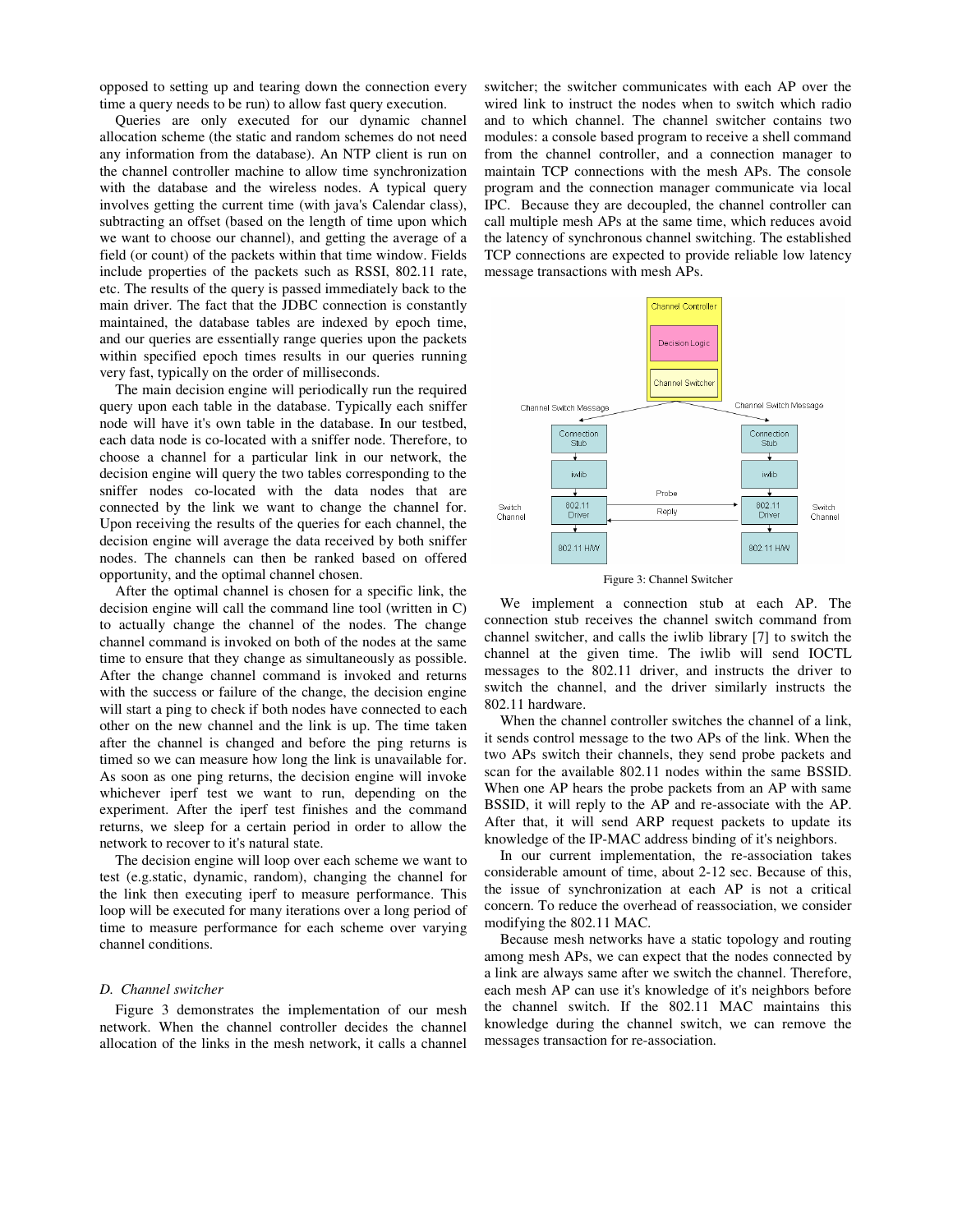Another concern in our implementation is the time synchronization among mesh APs. If the two APs can not switch their channel at the same time, the link will break until it is re-established. Our current implementation uses NTP to synchronize the clock among the mesh controller and all mesh APs. As reported in Jigsaw[8], NTP is not good enough to provide fine grained time synchronization; we can consider implementing a refined synchronization mechanism in future work.

## IV. ALGORITHM DESIGN

Figure 4 shows the hourly packet count over various channels received during a regular working day. Channel 6 seems to be the most utilized channel throughout the day. It can also be observed that the packet count of channel 1 and 11 are almost the same until 12:00pm. After 12:00pm, the utilization on channel 1 increases suddenly to 80000 packets, which is more than the packets received on channel 6. Channel 6 (the busiest channel until 12:00pm) seems to carry fewer packets during this time. Channel 11 still remains the least utilized channel until midnight. If these channels were utilized optimally, each channel would have carried an equal amount of traffic. Unfortunately, it is very hard to rely on an optimal static configuration, because the amount of traffic on each channel varies with time and space. This motivated an investigation into which factors are responsible for effective throughput on 802.11 networks.



Figure 4: Traffic on Thursday 26th April 2007 at Calit2 6th floor

There are several factors which affect throughput on an 802.11 network. There has been previous work [11] which shows that throughput is also affected by interference from non 802.11 devices such as microwaves, Bluetooth devices and cordless phones. These interfering devices have a significant impact on 802.11 traffic performance, and can cause broken links or extremely low throughput.

There are other factors such as observed packet count, average RSSI of packets, and 802.11 rate which also have a considerable effect on the throughput. We decided to investigate these factors in our study. We do not consider external interference factors, as they are non deterministic and very difficult to detect.



Figure 5: Parameter evaluation test timing

We did some initial tests to try and determine how different surrounding factors affect our traffic. The goal was to study which parameters should be considered when selecting the best channel to use. In this experiment we transfer a 1MB file from one wireless node to another using TCP. The nodes were locked on channel 6 during this experiment. The test was run several times, and each test result is recorded independently. Figure 5 shows the test timing diagram. The transmitting nodes are silent for 15 seconds before every transfer. We refer to this interval as the silence interval, and the packets captured during this interval as silence packets. In these tests, we correlate factors about packets observed during this interval with the time taken to transfer the file. We make the assumption that the channel conditions observed before the transfer starts continue through the duration of the transmission; this leads us to correlate the channel conditions before the transfer with the effect of those conditions of the transfer. To study the effect of various traffic loads on transmission performance, we programmed a random traffic generator which randomly bursts between 1kbps – 2000kbps for a random duration of time, ranging between 1–5 minutes.

Figure 6.1 shows how the transfer time for 1 MB file varies with respect to the packet count of the packets observed during the silence period. It can be observed that the lower the number of packets captured on the channel during the silence interval, the shorter the time required to transfer the file. With around 50 packets observed during the silence interval, the transfer time was around 2 seconds. The greater the number of packets observed during the silence interval, the greater the time required to transfer the file. Figure 6.2 compares the time required to transfer the file against the other packets observed in the air while we are transmitting. Like Figure 6.1, we observe that as the count of other packets increases, so does the transfer time. This shows that our transfer speeds are affected by the observed number of packets of the surrounding traffic. The variation in the packet count is on the order of 100%-400%. This large variation means that the packet count seems to be a sound predictor of how busy is the channel, and how our throughput may be affected if we use this channel. Therefore, we can infer that our throughput may be roughly inversely proportional to the packet count.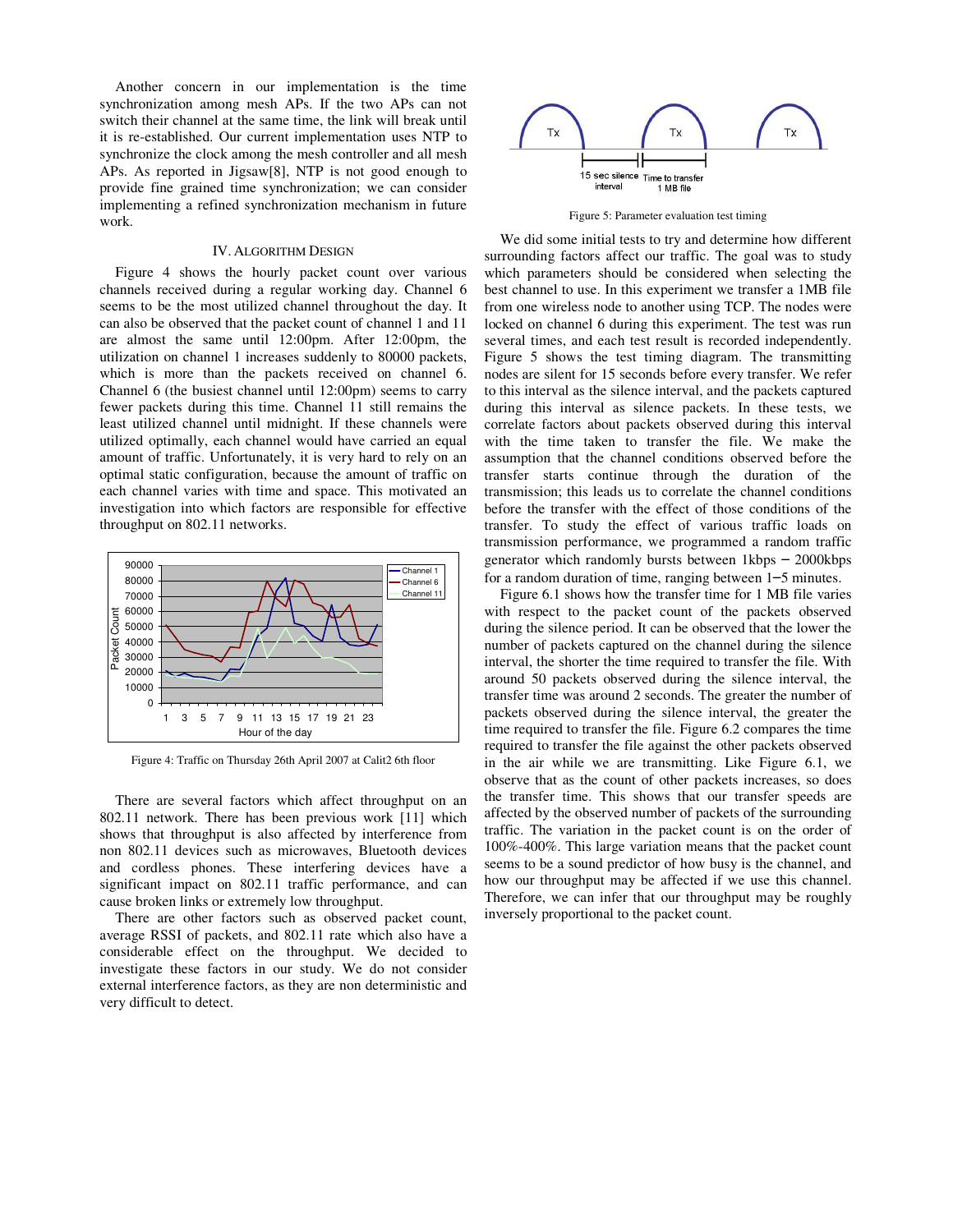

Figure 7.1 shows the average 802.11 rate of the observed packets during silence period. This rate is extracted from the Prism headers of the packets observed at the monitoring node. It can be observed that the average 802.11 rate of other packets during the silence period was slightly higher when the file took longer to transfer. However, the variation in rate is not very large, roughly only 25%. This would indicate that the observed 802.11 rate is not a strong predictor for the throughput on that channel. Even though the observed 802.11 rate could possibly be used as a basis for predicting the file transfer time, the low variation in rate leads us to believe that other factors with more variation would provide more accurate predictions. Figure 7.2, which compares transfer time against the observed 802.11 rate of other packets when we are transmitting also shows a similar trend where the variation is about 25%.

Figure 8.1 shows the average RSSI of the other packets in the air during the silence period. It can be observed that the average RSSI of other packets remains almost constant, between 40-50db, while our transfer time varies between 2 to 8 seconds. Figure 8.2 shows the average RSSI of other packets when our traffic is present. We can observe that the average RSSI of other packets while we transmit is higher compared to the silence period, when our transmit time was shorter. We hypothesize that our packets affected the other packets with lower RSSI, and therefore the average RSSI was higher in comparison to observed RSSI of other packets during the silence interval.



We did some further tests by varying the rate of our packets to see how our traffic affects the RSSI and packet count of the traffic around us. In these tests, one node sends UDP packets to another node in the presence of other interfering background traffic. Between every attempt, the node stays silent without transmitting any information for 15 seconds. This interval is known as the silence interval and the packets received during this interval are called silence packets. Figure 9 compares the average RSSI of packets during observed during the silence period, and that of the other packets during the time we are transmitting. It can be observed that the average RSSI remains almost constant in both these cases until we reach 3000kbps. After 3000kbps, the average RSSI of the other packets increases as our rate increases.

The reason for this may be as previously noted; our packets affect the packets with lower RSSI, causing them to drop, resulting in and increased average observed RSSI. Furthermore, the average RSSI variations are affected by many other factors such as multi-path, free space attenuation and interference from moving people. The variation in RSSI, like observed 802.11 rate, is low: about 10%-20%. The RSSI therefore does not seem to a very strong predictor for attainable throughput on the channel. From this study we can conclude that our packets mildly affect the RSSI of other packets received by the monitoring node, but the RSSI of received packets in not a good metric to use when making a channel selection (due to low variation).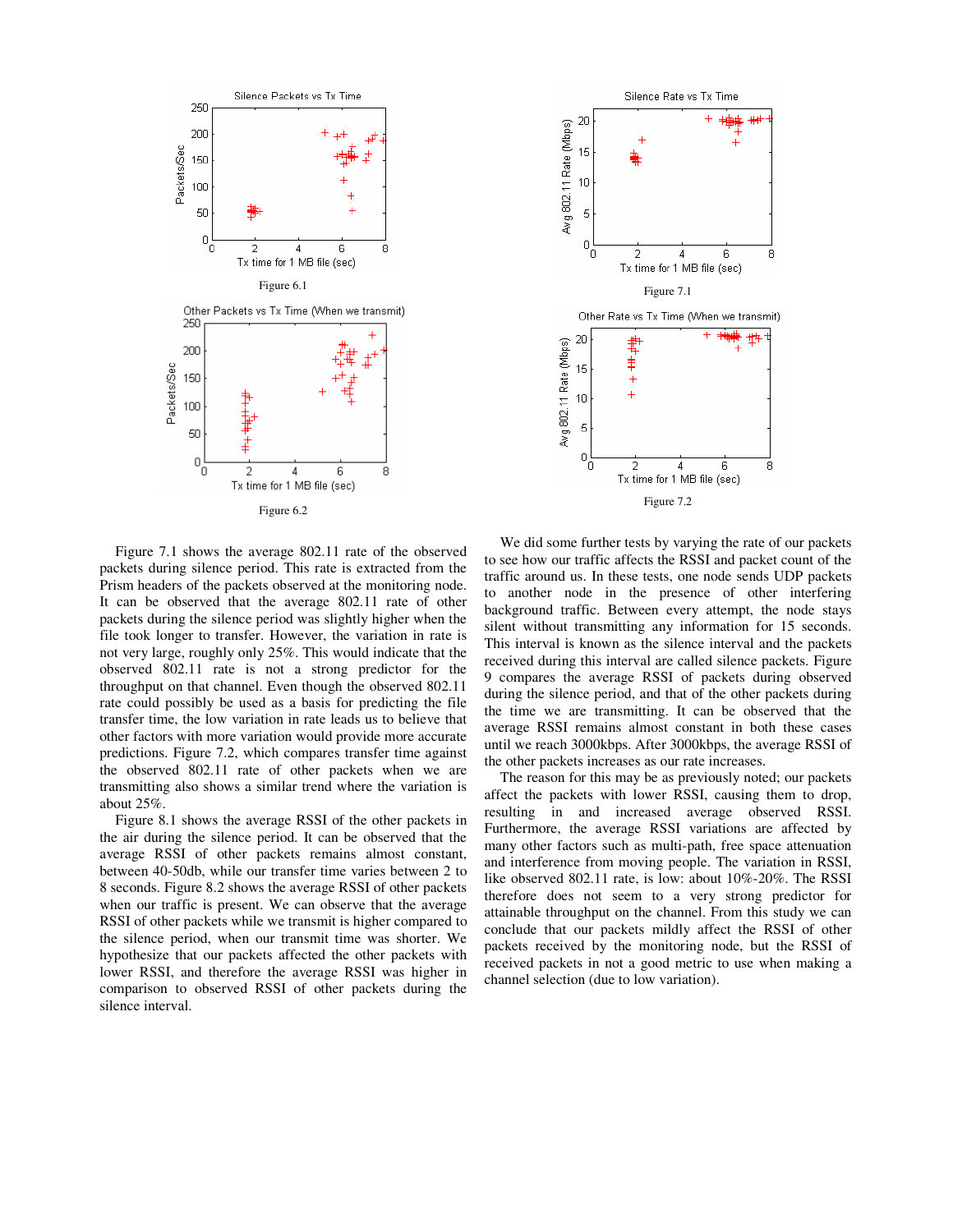

Figure 8.2



Figure 9. Effect of our transmission rate on others RSSI

These experiments made us believe that the observed RSSI and 802.11 rate of background traffic packets are not strong predictors for the achievable throughput. We therefore decided to compute a channel rank metric based on observed count of the packets observed from the surrounding traffic.

$$
C_i = \frac{N_{ip} + N_{iq}}{2}
$$

$$
C_j = \min_{i=1,6,11}(C_i)
$$

 $C_i$  is the rank of channel i. This rank is computed over a timing window of t seconds, counting the number of observed packets on that channel.  $N_{ip}$  and  $N_{iq}$  are the observed number of packets on channel i on nodes p and q respectively in the specified timing window.

We average these packets to compute the channel metric.  $C_i$ is the best channel based on rank of the channel metric. The lower the rank, the better the channel. Therefore, we select the channel with the minimum channel metric when choosing a channel with our dynamic channel allocation scheme.

#### V. EXPERIMENTS AND RESULTS

#### *A. Experiment*

Having chosen to use the packet count per channel as our metric for choosing the best channel in our dynamic channel allocation scheme, we can make the two closely related claims. Firstly, we claim that the channel with the greatest number of packets on it will offer the worst performance. Conversely, the channel with the lowest number of packets will offer the best performance. We further propose that since the traffic on a channel exhibits temporal and spatial locality, we can sniff the packets on each channel for a short period of time, and pick the best channel with the assumption that the traffic characteristics of the channel will be maintained for the duration of our tests. To validate these claims, we devised an experiment to test the effectiveness of this scheme. We use a static channel assignment as the base case, where we fix the channel of the link to channel 6. We compare the performance of file transfers over the link using our dynamic scheme against the static assignment. We also include a comparison with a randomly selected channel, to test whether it is truly the optimality of the channel we have chosen rather than just a different channel from the statically allocated default that provides us with performance gains.



Figure 10: Experiment timing diagram

To pick our dynamically allocated channel, we queried the database over a 120 second window. We used 120 seconds because the sniffer nodes updated the database every minute, and therefore 120 seconds would provide the minimum time for both nodes in a link to update the database and provide as recent information as possible to our decision engine. We count the number of packets on each channel during the 120 second window at each node, and choose the channel with the lowest average number of packets. After changing the channel, we send a 3MB file across the link using iperf and measure the time taken to transfer the file. After the file transfers, we pause for 15 seconds to allow the network to revert back to it's original state. We then change the link to channel 6 and send the file over the link again, giving us the performance for the static scheme. We finish the test by pausing for 15 seconds, changing the link to a randomly chosen channel, and once again sending the file. The transfer times of these three iperf bursts are considered as one test. We repeat this test a number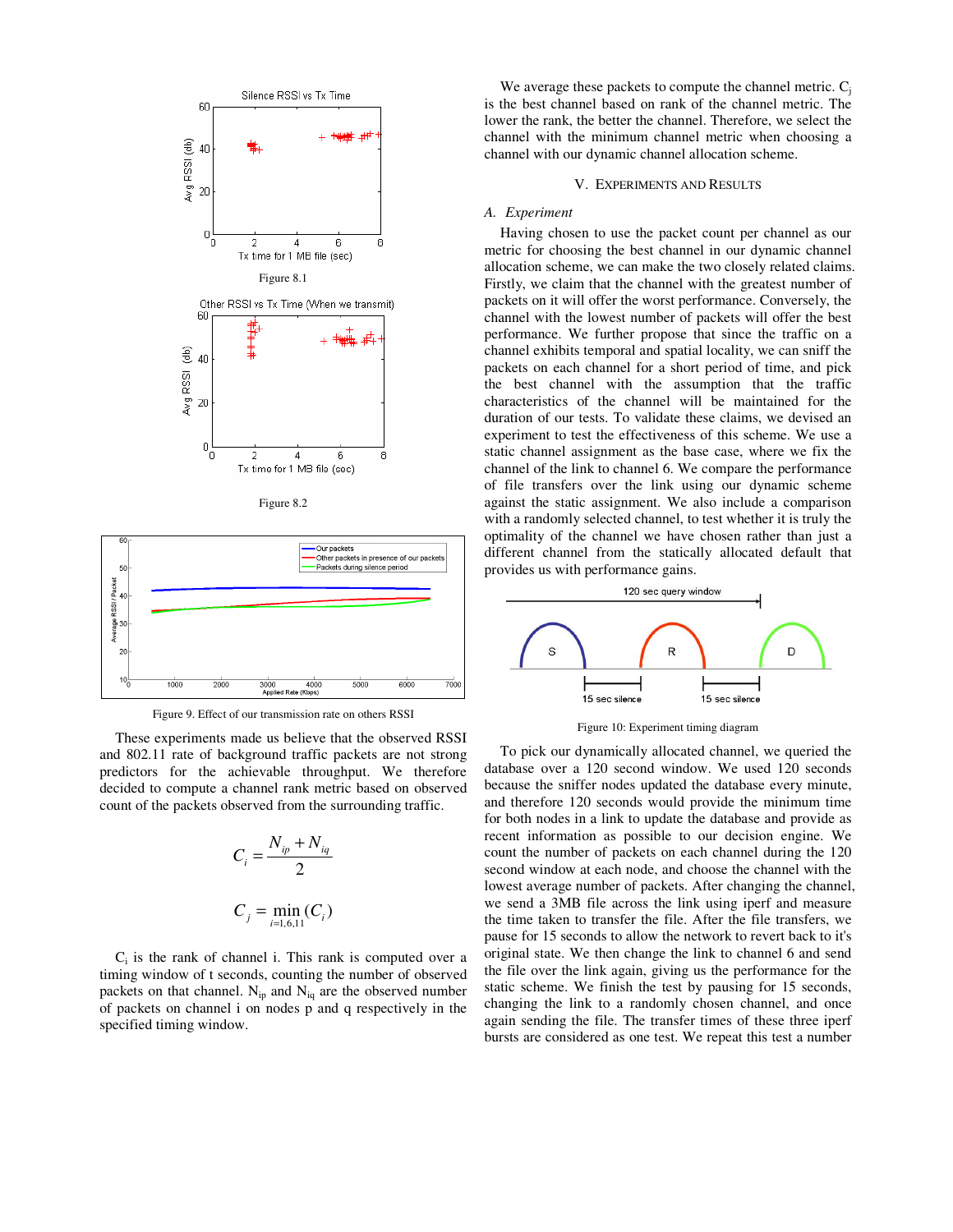of times over a long period of time to measure the performance of each scheme in the face of varying traffic patterns. Figure 10 summarizes the timing in this experiment.



Figure 11: Variation in background packets during experiment



Figure 12: Selected channel histogram

Figure 11 shows how the number of packets on each channel varied over the course of the experiment. As shown in the graph, channel 6 is consistently highly utilized. According to our theory, this would have a negative impact upon the static scheme, which always set the channel to 6. The implications of this will be further discussed in the Analysis section. There are a few instances where channel 1 is more highly utilized, while channel 11 has consistently less packets than the other two channels. As we will see, this means that our dynamic scheme picked channel 11 most often.

Figure 12 shows how often each scheme picked each channel. The static scheme (by definition) always picked channel 6. As expected from observing Figure 11, the dynamic scheme picked channel 11 most frequently. A few times it picked channel 1, however channel 6 was never chosen. This conveniently provides a large amount of contrast to be drawn between the performance of the dynamic and static schemes since they always picked different channels. One further observation that can be made is that the random scheme picked all channels, however with a non uniform distribution. This may be due to several factors. The tests may not have been numerous enough for a more uniform distribution to occur. We had to exclude some results where

the channel switching time was very long (this will be explained in more detail in the Analysis); it may have been the case that the results we excluded happen to be more frequent when the chosen channel was 11. Another possibility is that Java's Random function may not have been behaving truly randomly.



Figure 13: Dynamic allocation vs Static allocation performance

#### *B. Results*

 Figure 13 compares the transfer times of the dynamic and static schemes in each test. The blue line is where transfer times are the same. Points clustered on the bottom left of the graph around the blue line indicate that for many of the tests, the transfer times using either scheme was low, around 5 seconds each. These points indicate tests where both channel 6 and the channel chosen by the dynamic channel provided equally good performance. The vast majority of the points are clustered near a time of 5 seconds with the dynamic allocation, indicating that most of the time the dynamically chosen channel allowed good performance. However, those same points are spread out over a range of 5 to 23 seconds with respect to the static allocation axis. This indicates that the performance achieved with the static scheme was sometimes as good as with the dynamic scheme, but was often much worse. There are a few points where the transfer took between 15 and 20 seconds with our dynamic allocation scheme, as well as a single point where both schemes performed poorly. Possible explanations for these results can be found in the Analysis section.

From these observations, we conclude that the dynamically chosen channel consistently offered good performance, whereas the performance on the statically chosen channel varied considerably. Our dynamic scheme is able to adapt to changing channel conditions and switch to a better channel.

Figure 14 contrasts the transfer times between the dynamic and random channel allocation schemes. The graph indicates by the color of the points the cases when the dynamic and random schemes picked the same channel, and when they picked different channels in a single test. This graph shares some characteristics with the graph contrasting the dynamic and static schemes. One similarity is that there is a cluster of several green points around the point (5,5). This cluster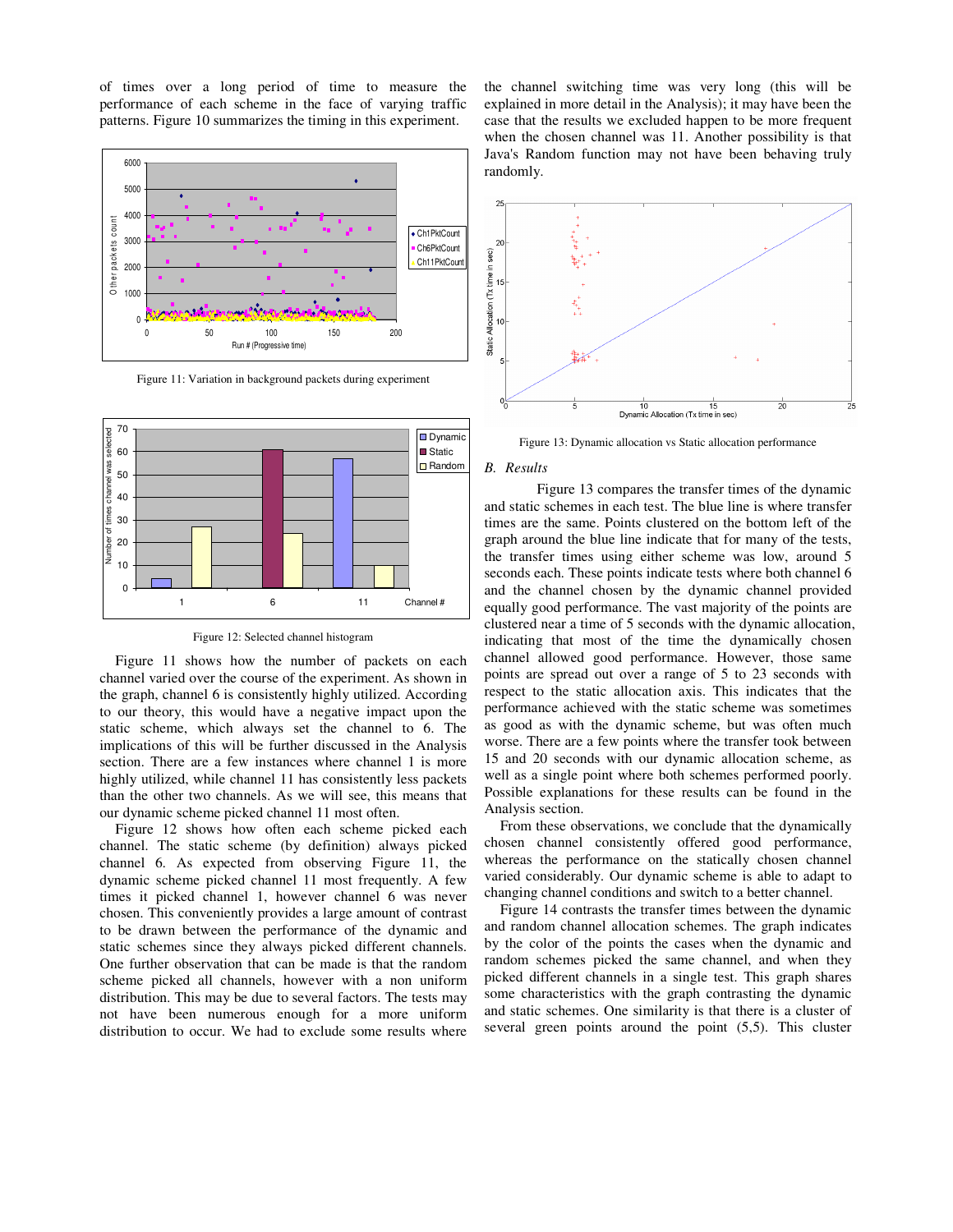indicates that while the two schemes often picked different channels, both picked channels that allowed good performance. Another similarity is that most of the points lie along the line where the transfer time with the dynamic scheme was around 5 seconds. The points are spread out over a range of the random scheme axis. This indicates that the channel chosen by the dynamic scheme consistently offered good performance. In contrast, the randomly chosen channel, while allowed good performance most of the time - the cluster of points around (5,5) also sometimes chose channels that offered poor performance. Also similar to the dynamic vs. static graph, there are a small number of points where performance was poor on the dynamic channel, but good on the random channel. These points are all cases where the random and dynamic channels were different. We defer possible explanations for these points to the Analysis section.



Figure 14: Dynamic allocation vs Random allocation performance



Figure 15: Random allocation vs static allocation performance

We include Figure 15 for completeness, comparing the transfer performance with a randomly chosen channel against that of the statically allocated channel. This graph has points scattered around 4 main regions. Once again, there is a large cluster of points around (5,5), indicating tests where both the randomly chosen channel and the static channel offered good performance. Most of these points are green, indicating the channel chosen by each scheme was different.

This would suggest that the static channel was not the only good channel, and some other channel during that test was

also a good channel to use. There are more points near the 5 second mark on the random allocation axis than on the static allocation axis. This indicates that the static channel offered a large variation in performance, whereas the randomly chosen channel was often good.

Several red points lie in the upper right region of the graph. These suggest tests that occurred when the static channel was bad (since both schemes picked the same channel). One interesting observation is the small number of red points in the lower right and upper left corners of the graph. These are tests where both schemes picked the same channel, yet the transfer time took much longer when the channel is randomly chosen. These points will also be discussed further in the Analysis.

| Scheme                            | Dynamic   | <b>Static</b> | Random    |
|-----------------------------------|-----------|---------------|-----------|
| Avg Rate                          | 4042 kbps | 2100 kbps     | 2742 kbps |
| Average<br>Transfer<br>Time (3MB) | 6.08s     | 11.7s         | 8.96s     |

|  |  |  |  | Table 1: Summary of allocation schemes |  |
|--|--|--|--|----------------------------------------|--|
|--|--|--|--|----------------------------------------|--|

Table 1 summarizes our results for all of the tests. Transfers on the dynamically chosen channel achieved a much faster rate than the other two schemes, averaging nearly double the average rate of the static scheme. However, this does not take into account the overhead of changing the channel. Transfers on the randomly chosen channel also achieved a roughly 30% average rate over the static channel transfers. This indicates that changing the channel will avoid the bad performance suffered on a loaded static channel. However, as we will see, this may only be due to the fact that the static channel conditions were bad during the test (see Figure 11). The average transfer times produce identical comparisons, and are included for completeness (since they are simply the file size divided by the rate, and the file size was constant for these tests).

#### VI. ANALYSIS

### *A. Possible experiment criticisms:*

Our experiment made the following claims and assumptions. We claimed that the channel with the greatest number of packets will offer the worst performance. Conversely, the channel with the lowest number of packets will offer the best performance. Finally, the traffic patterns we observe during our sniffer period will continue through the duration of our file transfer.

As can be seen from Figure 11, channel 6 was the most heavily utilized during the time our tests were performed. Our static channel was also configured to use channel 6. According to our hypothesis, the channel with the highest number of packets is the channel where performance will be the most severely impacted. Our dynamic channel allocator never chose channel 6 during our tests, as can be seen from Figure 12. This provided a good contrast between transfers on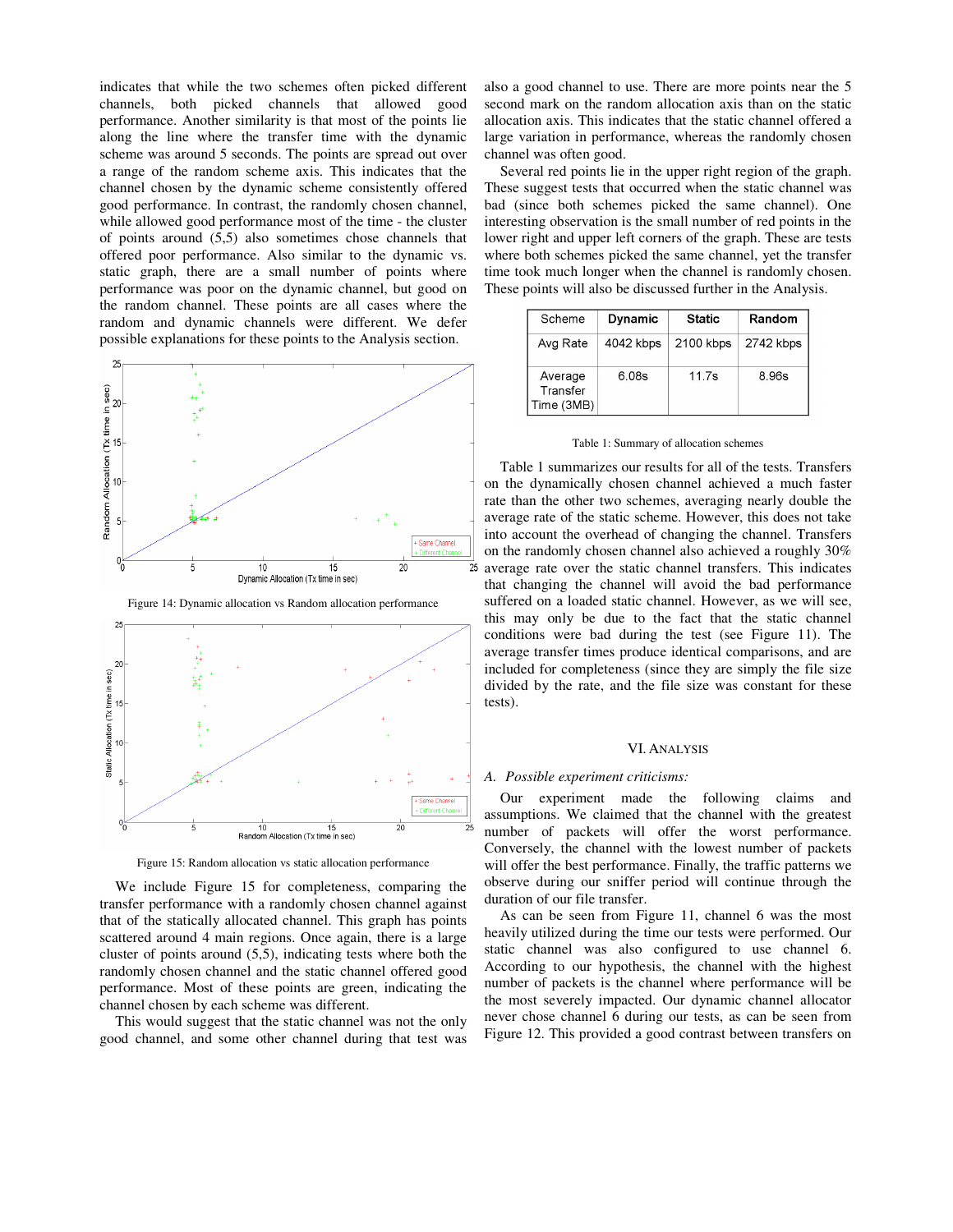our dynamically chosen channel and the static channel. From the facts that our dynamic channel never chose the same channel as the static scheme, the static channel was heavily loaded, and transfers on our dynamically chosen channel were on average much faster than those on the static channel, we can infer that our hypothesis is valid. That is to say, we can infer that better performance can be achieved on a relatively unloaded channel as opposed to a channel with a very high number of packets being transmitted on it. This validates our first claim - that the channel with the greatest number of packets offers the worst performance. However, this may not strongly validate our claim that the channel with the lowest number of packets offers the best performance. For example, if our static channel had been configured to channel 11, the static performance may have been consistently good. In that experiment, our dynamic scheme would have chosen the same channel as the static scheme most of the time. If our dynamic channel occasionally chose a different channel and still offered better performance than the static channel, then we would have been able to more strongly infer that the channel with the lowest number of packets is the best channel. Put another way, since our static channel was relatively overloaded, it can be hypothesized that the static scheme performance was negatively impacted. Therefore, compared to this scheme, any other channel which was not so overloaded and on which performance was not negatively impacted would seem like a good channel.

#### *B. Anomalous result explanations*

There are several observations that can be made of our results which do not agree with our hypotheses. Here we propose possible explanations for these results, including possible violations of our assumptions and hypotheses. These anomalous observations are repeated here.

In our graph contrasting the dynamic and static schemes, there are several points on the lower right hand corner of the graph. These indicate tests where even though the dynamic scheme picked the channel with the lowest number of packets, the static scheme offered much better performance. There also exists a single point in the upper right region of the graph, indicating that both schemes chose channels on which performance was bad. Similarly, in the graph contrasting the dynamic and random schemes, there are several points where performance was good on the random channel, but bad on the dynamically chosen channel. Finally, in the graph contrasting the random and static schemes, there are red points both in the upper left and lower right regions of the graph that indicate occurrences where performance was bad with one of the schemes yet good on the other even though both schemes picked the same channel.

We stated in the Introduction the assumption that traffic exhibits a certain amount of temporal and spatial locality. In addition, we can measure the short term properties of a channel to predict performance on that channel in the near future. The traffic patterns may change between the time we sniff the channel and the time we transfer. The duration for which we sniff the channel may be too long or too short, i.e.

the traffic locality may be changing faster or slower than our observation window. There may be a burst of traffic on a certain channel that adversely affects our transfer time, although that burst was not present during our query window. Any and all of these reasons are plausible explanations for the cases where performance on our dynamically chosen channel is worse than the random or static channels, or where tests where two schemes that picked the same channel have contradictory performance measurements.

Our hypothesis is based on the idea that we can use a certain property, namely the packet count on a channel, to predict the performance on a channel. However, as we can see from Figure 6.1, above a certain threshold of packets the performance achieved is sub optimal (around 100 in the upper graph). Therefore, it is possible that even though one channel has less packets than another, both channels may offer poor performance if both channels have enough packets on them to cross the threshold. This may explain results such as the point in the upper right region of Figure 13

$$
t_{d} + t_{c} \leq t_{s}
$$
\n
$$
t_{d} \leq t_{s} - t_{c}
$$
\n
$$
t_{d} \leq t_{s} - t_{c}
$$
\n
$$
t_{d} \leq \frac{f}{r_{s}} - t_{c}
$$
\n
$$
t_{d} = \frac{1}{\frac{1}{r_{s}}} \quad \text{if } r_{d} \geq 4096kbps
$$
\n
$$
r_{d} \geq \frac{f}{\frac{1}{r_{s}}} - t_{c}
$$
\n
$$
t_{d} = \frac{1}{r_{s}} \text{ time on dynamic channel}
$$
\n
$$
t_{c} = \text{ Time to change}
$$
\n
$$
t_{c} = \text{ Time to change}
$$
\n
$$
t_{d} = \text{ Rate on dynamic channel}
$$
\n
$$
t_{f} = \text{ Rate on static channel}
$$
\n
$$
t_{f} = \text{ Rate on static channel}
$$
\n
$$
t_{f} = \text{Size of file}
$$

Figure 16: Time switching cost analysis

#### *C. Switching time analysis:*

Figure 16 shows what the rate on our dynamically chosen channel (the dynamic rate) must be in order for us to achieve a gain in switching channels. The dynamic rate depends on the amount of data left to transfer, the rate on the static channel, and the time taking to change channels. The smaller the file size, the faster our rate must be in order to overcome the transfer time lost in switching. In addition (and quite intuitively), the longer our switching time or the faster our static rate, the faster our dynamic rate must be. As shown by Figure 16, our switching time was 5.7s on average. With a file size of 3MB, our dynamic rate needed to have been faster than 4096kbps for us to achieve a gain from switching. However, as shown by Table 1, our average dynamic rate achieved was slightly slower than required, at 4042kbps. Observe that if our file time was any larger, the average achieved static rate any slower, or the average channel switching time any faster, then we would have achieved some gain in switching. This naturally leads to what further work can be done in this area.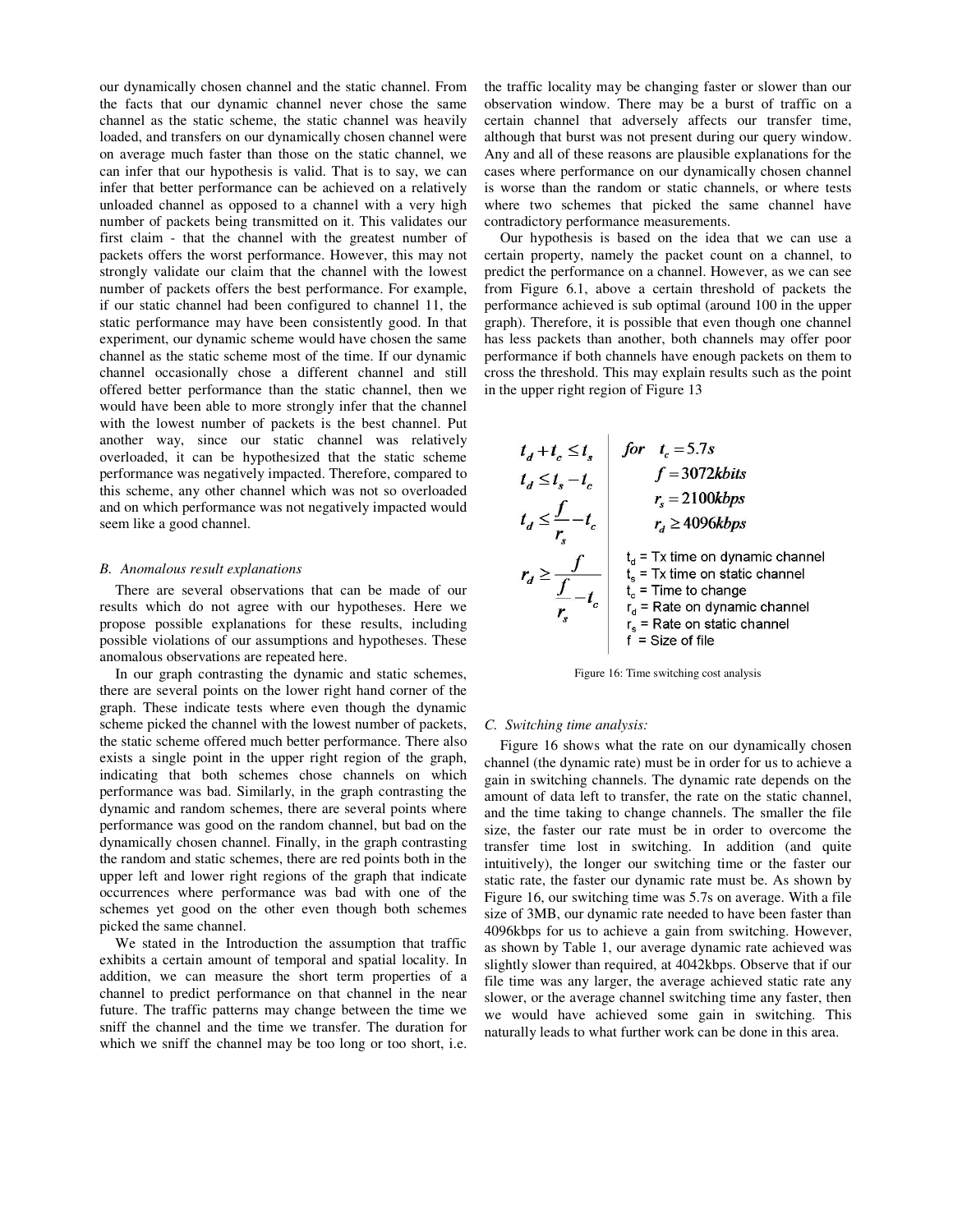#### *D. Further experiments:*

As shown in our switching time analysis, the minimum dynamic rate depends on the file size (or data left to transfer), the switching time, and the static (or current) rate. The most obvious optimization we can attempt to achieve is a reduction in switching time. In our experiment, there were a few tests where the linked failed to switch channels, or failed to converge on the new channel after switching for a long period of time (e.g. longer than the query window). We had to exclude these results because they would not make sense; for example, the measurement of transfer performance when the channel took longer than the query window to switch would mean that the 120 seconds prior to our transfer was completely disjoint from our query window and therefore not correlated to our observation of the channel conditions.

Given the time to more closely analyze the process involved in switching a channel, and optimizing firmware/driver/software components to minimize switching time would yield more accurate results, and place less demands on how fast the new channel must be. As can be inferred from the equation, as the switching time tends to 0, the dynamic time must simply be greater than the static time for us to achieve some gain in switching.

Our current dynamic predictor is very simple, taking into account simply the number of packets on each channel when making a decision. This can also be modified in several ways to optimize how we switch channels. The simplest modification would be to attempt to factor in other considerations when choosing a channel. As can be seen from the Figures 7.1, 7.2, 8.1 and 8.2, other factors such as RSSI and rate have some correlation with achieve rate. In this experiment, we chose to use packet count because it seemed to offer the most variation with regards to achieved rate; we considered packet count therefore to be the single most accurate factor out of all we had observed. If we attempt a more detailed analysis on how multiple factors (and their interaction) correlates with achieved performance, we can more accurately predict what our dynamic rate may be if we switch to a specific channel. In a further attempt at more accurately measuring how accurate our predictor is, we can build a cache of the values of various factors measured when taking our decision against achieved performance. This cache could be built up over a longer period of time in varying channel conditions in order to more concretely measure how accurate our predictions are. We can take all these optimizations further, and use them to actually predict not only what channel to switch to, but actually whether or not we should switch at all. Once we have achieved a more accurate prediction of exactly what our rate would be if we switched to a new channel, we can decide whether we would achieve a performance gain in switching, given our knowledge of what our average switching time is and the rate at which we are currently achieving.

In addition to these immediate optimizations which can be made to our current scheme, there are several additional experiments we can propose that would allow a more accurate prediction of which channel is optimal. For example, we can vary the size of the query window in order to determine how much locality is exhibited by traffic patterns at any given time/place. For example, would a 60 second or 300 second query window be better? We can dynamically change the weight given to multiple factors used in our decision based on observed traffic patterns at any given time. For example, if we observe that at a given time, the average RSSI on a specific channel is extremely high, even though the packet count is low, we can give more weight to RSSI when deciding channel optimality. We can use a more long term or moving average of factors, in conjunction with the average observed during the query window snapshot, in an attempt at following observed diurnal traffic patterns. All of these experiments, however, require significantly more involved consideration than we have described.

# VII. CONCLUSIONS

We propose a dynamic channel allocation scheme that assigns to a link the channel on which the lowest number of packets is being transmitted. This scheme improves the throughput on an 802.11 ad-hoc network by a factor of up to 2 times the throughput achieved with a static channel allocation. Dynamic channel allocation provides an improvement only when the statically allocated channel suffers from a large amount of contention, and other channels are relatively underutilized. When the allocated static channel allocated is not overused, our dynamic allocation scheme would result in performance that is equivalent to that achieved with a static scheme. Taking into consideration the spatial and temporal variations in traffic over various channels throughout the day, our dynamic channel allocation strategy allows for a network to adapt to varying channel conditions; it can be adopted as an additional way to improve the throughput in mesh networks.

#### ACKNOWLEDGMENT

We wishes to thank Prof. Alex Snoeren for guiding us during this study. We also wish to thank Dr. B.S Manoj and Prof. Ramesh Rao for letting us use the CogNet infrastructure at Calit2 for our experiments. Parts of this study were funded by NSF SGER-CogNet grant.

#### **REFERENCES**

- [1] Piyush Gupta and P. R. Kumar, The capacity of wireless networks, IEEE Transactions on Information Theory, Volume 46, Number 2. March 2000. Pages 388-404.
- [2] Richard Draves, Jitendra Padhye, Brian Zill, Routing in Multi-Radio, Multi-Hop Wireless Mesh Networks. Proceedings of the International Conference on Mobile Computing and Networking, August 2004, Philadelphia, Pennsylvania. Pages 114-128.
- [3] A. Raniwala, T. Chiueh, "Architecture and Algorithms for an IEEE 802.11-based Multi-channel Wireless Mesh Network", IEEE Infocom 2005.